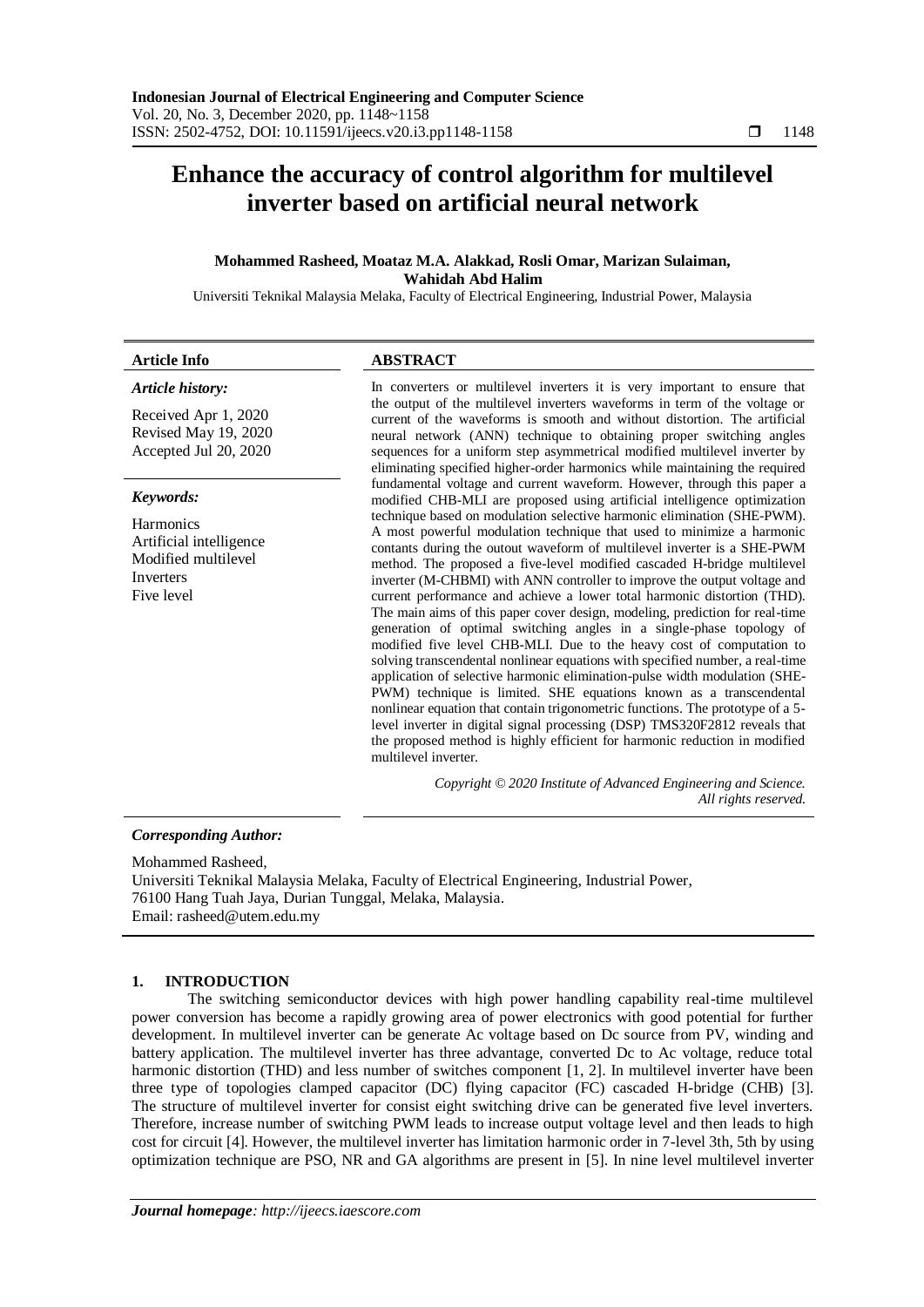with phase disposition (PD) PWM scheme can be generated waveform voltage based on transistor clamped H-Bridge multilevel inverter (TCHB), with Dc supply equal 500V signal frequency is 50Hz, modulation index and currier frequency 2000Hz in this circuit done by simulation MATLAB for produce lower (THD) [6].

The harmonic elimination technique applies to multilevel inverter of seven and eleven level for elimination 3th, 5th and 3th, 5th and 7th respectively have been explanation in [7]. For optimization control have different type can be applied to multilevel inverter to optimized switching angle for capability of THD minimization. The optimization PSO and GA and HSA techniques have been used for computing switching angle via solved non-liner transcendental equation drive from selective harmonic elimination (SHE) for output voltage based on 7-level cascaded H-bridge multilevel inverter have been present in [8]. The (SHE) considered low-frequency technique in order to elimination 3th and 5th based on 7-level inverter with different modulation index (MI) equal to 0.65-1.0, the optimum harmonic reduction have been present in [9]. PSO algorithm implementation for decrease THD of CHB-MLI compare five and seven level, can be observe that THD for 7-level much better than 5-level inverter have been live in [10-12]. according to the conventional circuit using in CHB-MLI consist eight switching PWM for produce five level inverter and then twelve switching PWM for generate seven level inverters [12, 13]. The iteration solved number of switching angle by non-linear equation was achieve by PSO technique.

The optimization switching angle by PSO technique equal 3 angles based on 7-level inverter with reduce harmonic distortion 3th and 5th odd has monic order. NR and PSO have been achieve by excremental and simulation result [15]. The improvement of outpout voltage quality for both of symmetrical and asymmetrical MLI types of MLI, both are very effective and efficient to reduced the number of switching devices for conventional and non-conventional Hybrid MLI topologies to create a specified output stepped number of voltage levels with more effect operating and higher voltage levels based on DC voltage supply [16-18]. The ANN controller has been covered design, and analysis prototype of prediction to generate a real-time of optimal switching angles in a single-phase topology of modified five level CHB-MLI. The research proposal of a five-level modified cascaded H-bridge multilevel inverter (M-CHBMI) with artificial neural network (ANN) controller has been improve the output voltage and current performance and achieve a lower total harmonic distortion (THD). The study is designed the hardware of 5-level M-CHBMI using DSP-TMS320F2812 and to develop a proposed ANN controller algorithm for the 5-level CHBMI to achieve lower output voltage and current THD and improve the output voltage and current performance.

# **2. PROPOSED A MODIFIED CIRCUIT OF FIVE-LEVEL CHB**

The harmonic components determined by using switching output voltage functions; therefore, the harmonics reduction is limited. At this research paper the amplitude of output voltage level are presented as five steeped as  $((+V)\,dc,+1/2\,V\,dc\,zero,-1/2\,V\,dc\,and\,-V\,dc)$  and based on Table 1, the switching pattern of these output values are presented as shown in Figure 2. Vab at low switching frequency CHB-MLIs for 5-level as shown in Figure 3. Figure 1 are representing a topology of single-phase five-level inverter that have been proposed. By Increased the number of stepped levels of output waveform, a harmonic contents are reduced. It observed based on implement an auxiliary configuration of full-bridge circuit that formed by four diodes linked with middle switching device and dc capacitor bus voltage as half-level power supply.



Figure 1. Proposal modified of a CHB-MLI, single phase five level topology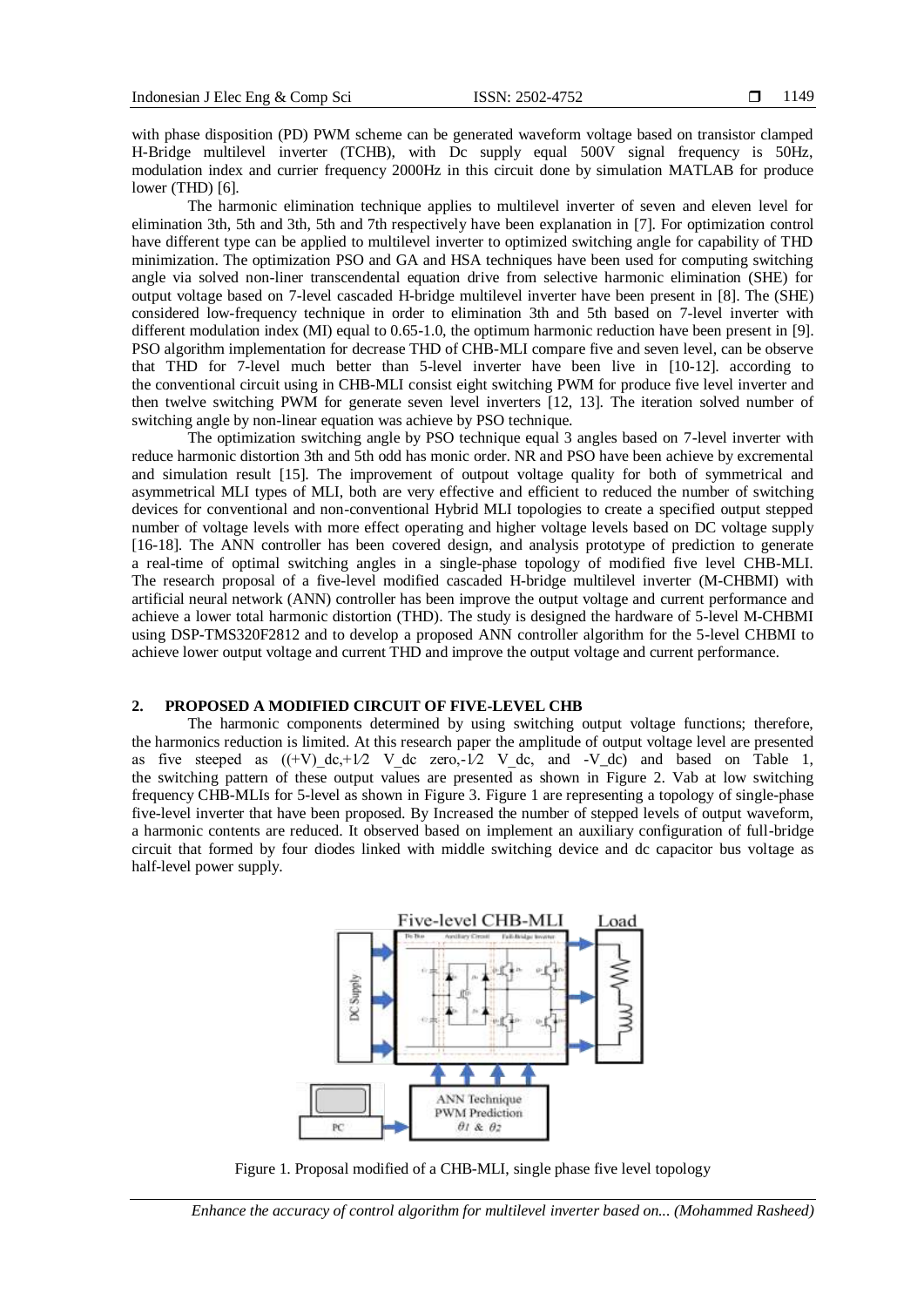

Table 1. Output voltage for five level to the switches' on=1-off=0 condition

Figure 2. Switching pattern for 5-level modified of a CHB-MLI



Figure 3. Vab at low switching frequency CHB-MLIs for 5-level

## **3. FURRIER SERIES EQUATION**

According to 5-steeped waveform, the equations of FFTcan be described as: [19-21]:

$$
f(t) = f_{\theta 1}(t) + f_{\theta 2}(t) \sum_{n=1,2,5}^{\infty} \frac{2Vdc}{n\pi} \left( V_{dc1} \cos(n\alpha_1) + V_{dc2} \cos(n\alpha_2) \right) \sin(nwt) \tag{1}
$$

where:

Vdc: input voltage source that was in unity

 $\theta$ *i*: variable switching angles group

From  $\theta$ 2 and  $\theta$ 1, four equations are resulted which eliminate a 5th harmonic order.

$$
V_{AN} = V_{dc1}
$$
  
\n
$$
b_n = \frac{2V_{dc}}{\pi} \{ \cos(n\alpha_1) + \cos(n\alpha_2) \} n = 1,3,2
$$
 (2)

Indonesian J Elec Eng & Comp Sci, Vol. 20, No. 3, December 2020 : 1148 - 1158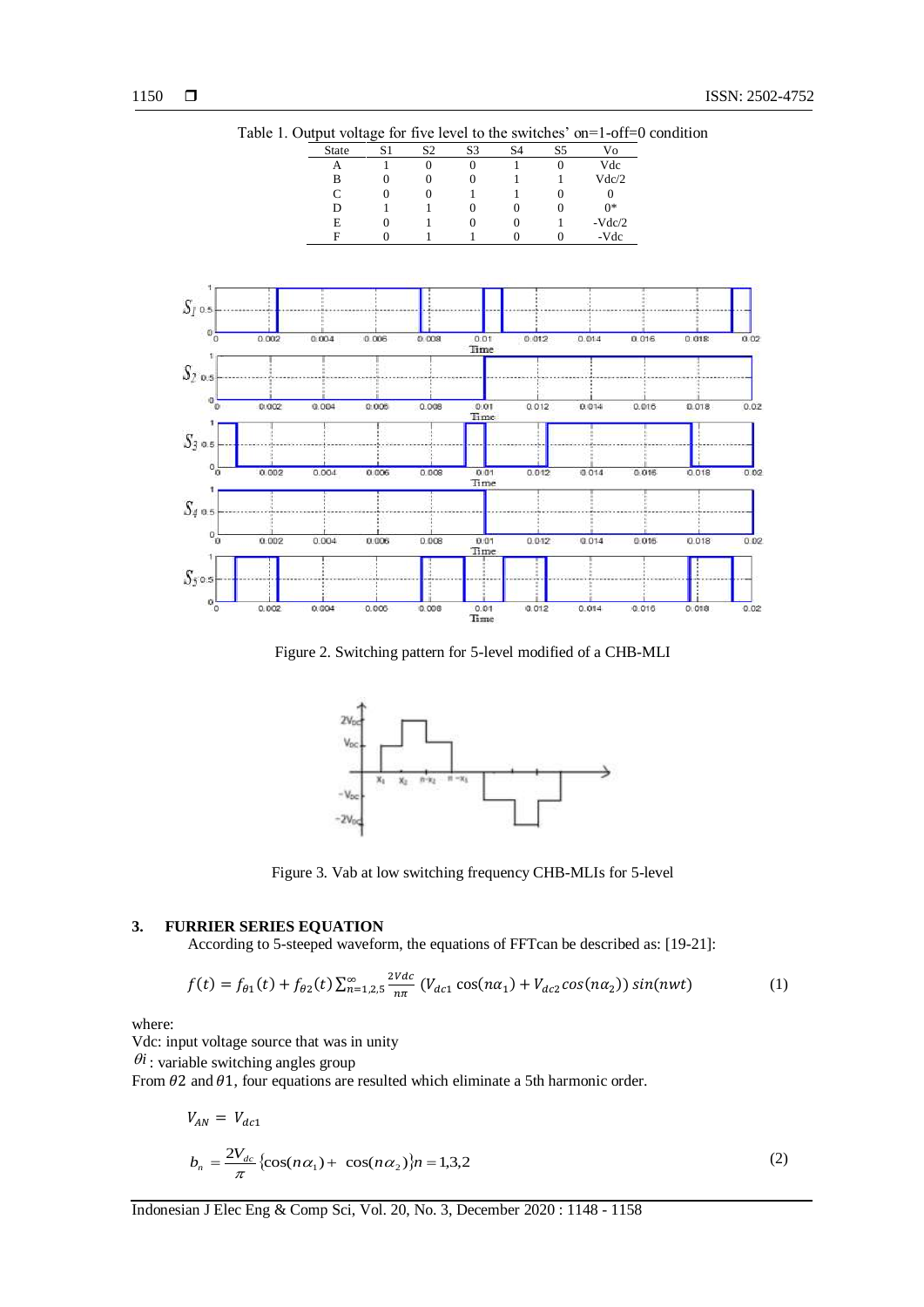(2) has s variables  $(\theta_1, \theta_2)$ , where  $0 < \theta_1 < \theta_2 < \pi/2$ , and a solution set is obtained by assigning a specific value to the fundamental component, Vf, and equating s-1 harmonics to zero as given below:

$$
V_1 \cos(\theta_1) + V_2 \cos(\theta_2) 2m \quad V_1 \cos(3\theta_1) + V_2 \cos(3\theta_2) = 0 \tag{3}
$$

where  $m=Vf/(2Vdc/\pi)$ , and it is related to the modulation index mi by mi=m/s, where 0<mi<1. An objective function is then needed for the optimisation procedure selected as a measure of effectiveness of eliminating selected order of harmonics while maintaining the fundamental component at a pre-specified value. Therefore, this objective function is defined as: [22-25]

$$
F(\theta_1, \theta_2, \dots, \theta_s) = \left[\sum_{n=1}^s V_1 \cos(\theta_n) - m\right]^2 + \left[\sum_{n=1}^s V_2 \cos(3\theta_n)\right]^2 + \left[\sum_{n=1}^s V_s \cos(2s - 1)\theta_s\right]^2\tag{4}
$$

The proper switching angles can be calculated by minimize (4) with condictional of  $0<\theta_1<\theta_2<\pi/2$ , in which achieving a required harmonic contants. The main point of the transcendental set of non-linear (3), that most of iterative techniques can be used in order to acheve a spesifice switching angles as shown in Figure 4 and each step is explained below. By solving a non-linear transcendental equation with a modulation index both of angles  $\theta_1$ and  $\theta_2$ , can be selected. a modulation index can be obtained be using formula (5).

$$
M = \frac{\pi V f}{2V_{dc}} \left( 0 \le M \le 1 \right) \tag{5}
$$

Where, M is the modulation index other switching angles form θ3 until θ8 can be obtained based on first and second switching angles (θ1 and θ2) by indicate of a 5-levels output waveform of a modified CHB-MLIs as shown in Figure 3. The detection process of configuration and attributes system can be called as optimization procedure. only a 3th harmonics order should be eliminated. Thus, by solve a transcendental equation using ANN technique, the switching angle can be found. the switching pattern of 5-levels inverter are turned on and turned off as its illustrated in Figure 2 with the accurate sequence to control and generate S1 until S8 in intent provide 5-level waveform of output voltage, based on a M-CHB-MLIs. These switching angles are calculated then detect and identical of THD that can be given by:

$$
THD_V = \frac{\sqrt{\sum_{n=1}^{\infty} V_n^2}}{V_1} \tag{6}
$$

The expect switching angles ( $\alpha$ 1 and  $\alpha$ 2) of five-levels with the effected THD and modulation index is shown in Figure 3. Based in MATLAB code have been created according to sutible iteration number that can be easily detect a fundamental predicted switching angles for five-levels (θ1 and θ2) based on M=0.949, However, resultant THD=14.48 % for five-levels.

#### **4. ANN CONTROL TECHNIQUE**

ANN is a powerful tool to control a nonlinear system that is very complex in nature. A well-designed ANN can be used to replace the look up table and to generate optimal switching angles in a real-time manner [26].



Figure 4. ANN controller block diagram

*Enhance the accuracy of control algorithm for multilevel inverter based on... (Mohammed Rasheed)*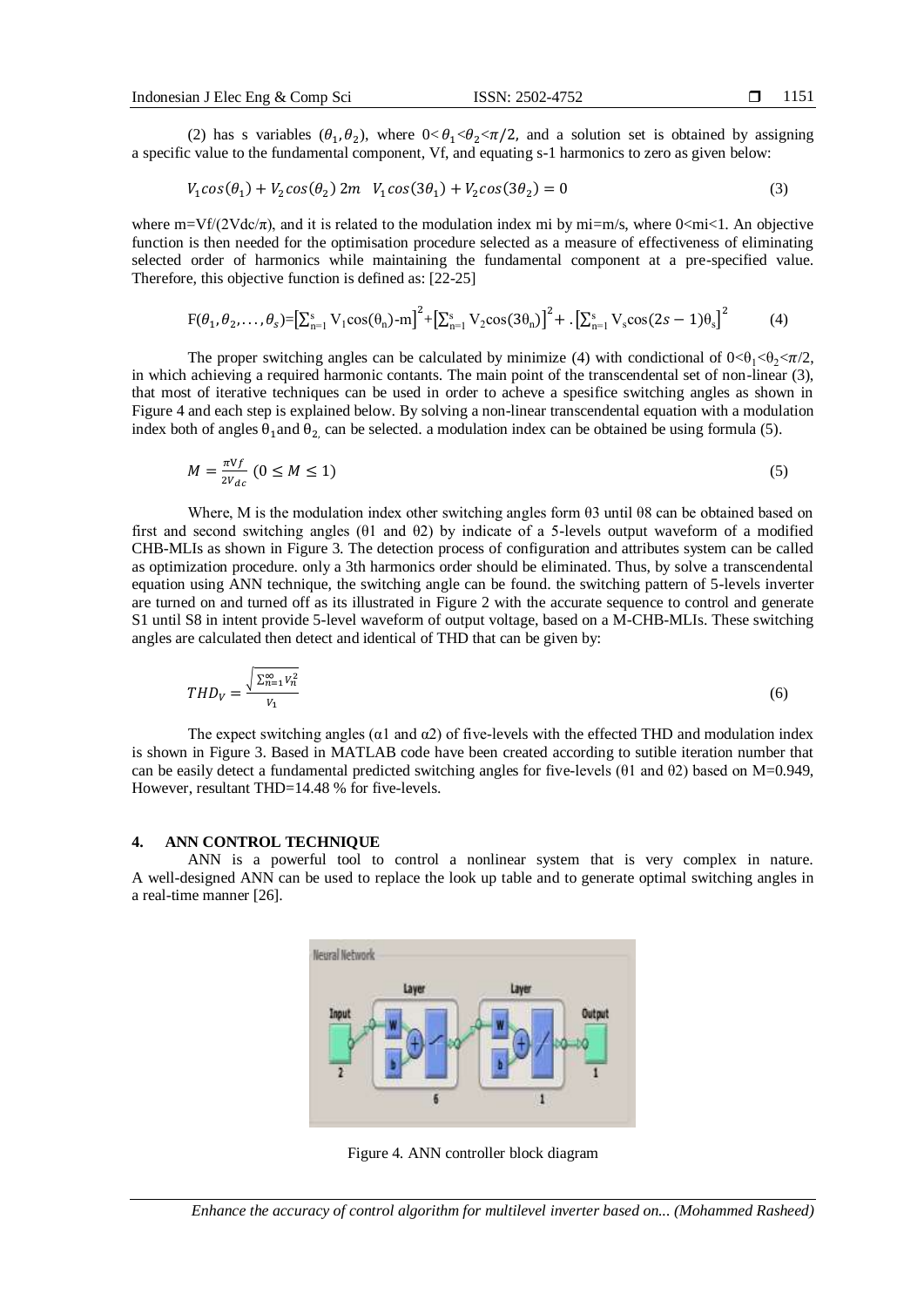

Figure 5. Simulink model for ANN-based henon map chaotic system

The ANN architecture is illustrated by Figure 4, including an input layer with two inputs, a hidden layer with two hidden neurons, and an output layer with two outputs. A simulink Model is created using the ANN with delayed feed-back loop as shown in Figure 5. A typical two-layer feed-forward network shown in Figure 6 with sigmoid hidden neurons and linear output neurons can fit multidimensional mapping problems arbitrarily well. There are *n* inputs and vectors *P* in an input layer,  $t_1$  sigmoid hidden neurons in hidden layer, and *t*<sub>2</sub> linear output neurons in output layer. ANN controller network structure is defined based on the number of neurons in the input layer, hidden layer and output layer respectively. The first neuron of the output layer is used as input to feed the PWM generator to generate switching signal for the proposed M-CHBMI. The connections weight parameter between jth and ith neuron at mth layer is given by wmij, while bias parameter of this layer at ith neuron is given by bmi. Transfer function of the network at ith neuron in mth layer is defined by:

$$
n_i^m = \sum_{j=1}^{S^{m-1}} W_{ij}^m a_j^{m-1} + b_i^m
$$

The output function of neuron at mth layer is given by:

$$
a_i^m = f^m \left( n_i^m \right)
$$

where f is activation function of the neuron. In this design the activation function of the output layer is unity and for the hidden layer is a tangent hyperbolic function given by:

$$
f^{m} (n_{i}^{m}) = \frac{2}{1 + e^{-2n_{i}^{m}}} - 1
$$

Appling ANN to the harmonic minimization problem described in above section, the procedure is presented in Figure 7, and the results of optimal switching angles are presented in Figure 6.



Figure 6. Calculated switching angles  $\theta_1$  and  $\theta_2$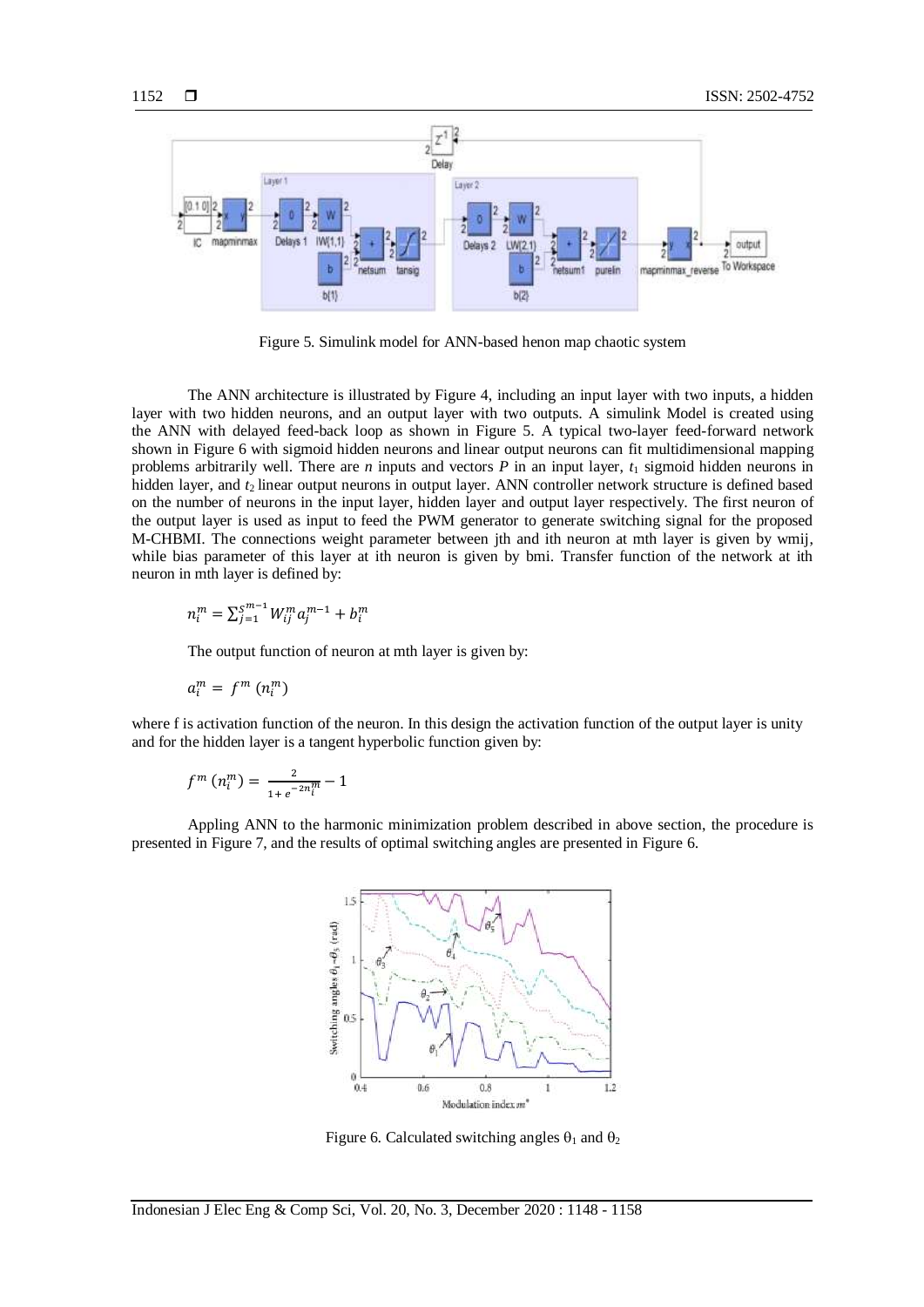

Figure 7. Flow chart of ANN applying to harmonic minimazation problem



*Enhance the accuracy of control algorithm for multilevel inverter based on... (Mohammed Rasheed)*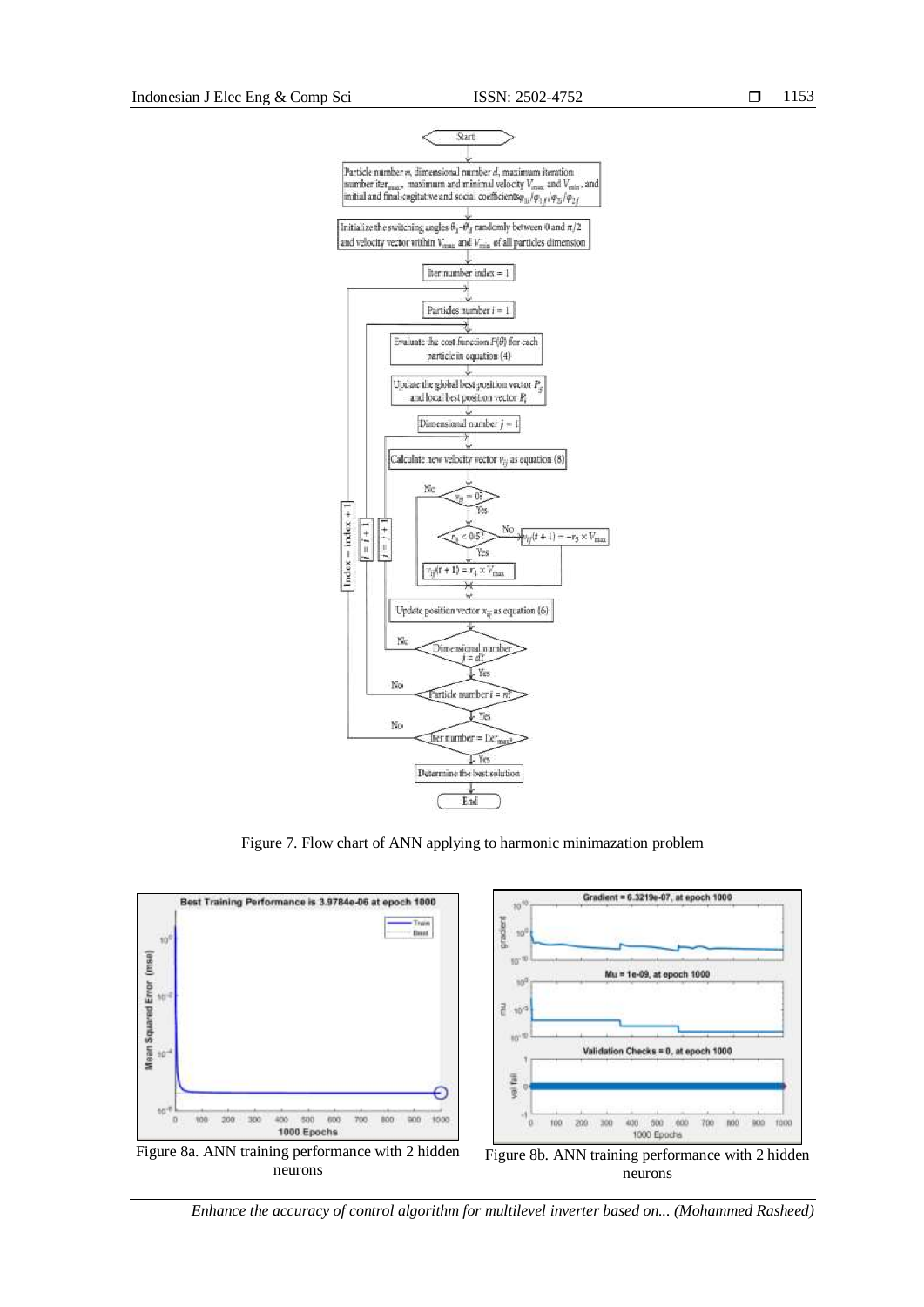#### **5. THE HARDWARE OF MODIFIED FIVE LEVELS CHB-MLI**

The hardware of single phase of modified five-level CHB-MLIs has been performing for switching frequency value of 2500Hz. With single-phase passive load as 20Ω, and 5mH. Supplied by dc voltage as 300V.also at this prototype system, each cycle was containing 0.02s as duration time. the switching angles have been calculated with ANNs technique in which  $O1=11.54$  and  $O2=39.21$  with M=0.949 for five levels single-phase modified CHB-MLIs. In Figure 9, as can be observed of predicted data and original data for the THD with test values.

The training set is used for computing the gradient and updating the network weight and bias values. The validation set is used to monitor the error during training process in order to avoid overfitting. The test set is used to test the training performance Training: R=0.99995as shown in Figure 10. A modified five-levels CHB-MLI build by merge and involves five devices of power semiconductor IGBTs-IHW30N90T with snubber circuits, as shown in Figure 11. The operating switching frequency of IGBT have been procesed with capability of up to 100 kHz and 60A as electric current supply when a temperature of switching device is 25°C, and becoming 30 A when temperature reached to 100°C.





Figure 9. Predicted data and original data for THD Figure 10. Training performance angles for ANN

Normally, it can operate at 600-volt DC towards the break down voltage at 900-volt DC. These IGBTs can accept a maximum of  $\pm 30V$  gate to emitter voltage pulse. More information pertaining to this IGBT-IHW30N90T. Besides, the single-phase switching signal to those IGBTs came from the gate drives circuits. The important aspects in the selection of IGBT had been the voltage of the IGBT collector to emitter. If the output phase voltage inverter designed had been 300 volts AC (peak to peak), then a voltage source DC at  $\sqrt{2} \times 300V$  or 424.27volt DC would be needed to avoid break down voltage on IGBTs as the inverter output was loaded with resistance and inductance. Besides, the switching sequence of the voltage across IGBT had been similar to the voltage DC source. Another aspect was the electric current capacity that allowed flow through the IGBTs. This means that if the inverter was designed to drive the motor with high current, then IGBT with high current should be chosen due to its ability in conducting frequency switching. With high-frequency capability of IGBTs, then high switching frequency, instead of low switching, could be applied on single-phase five-level of a modified CHB-MLIs so that it could produce output with less harmonics.

## **6. OPTIMIZATION EXPERIMENTAL RESULTS OF A SINGLE PHASE OF FIVE LEVEL MODIFIED CHB MLIs (MI=0.949)BASED ON ANN AND PSO TECHNIQUES**

In the case of mitigation of THD in a modified CHB-MLIs inverter, the SHE-PWM switching method is used to calculate the values of switching angles from the solution of non-linear transcendental equations. These non-linear complex equations are minimised by using the ANN and PSO techniques. In order to determine if both of simulation results and experimental results are in good agreement with each othe. A source code based on the ANN and PSO techniques for the optimisation of a single-phase modified CHB-MLIs has been developed.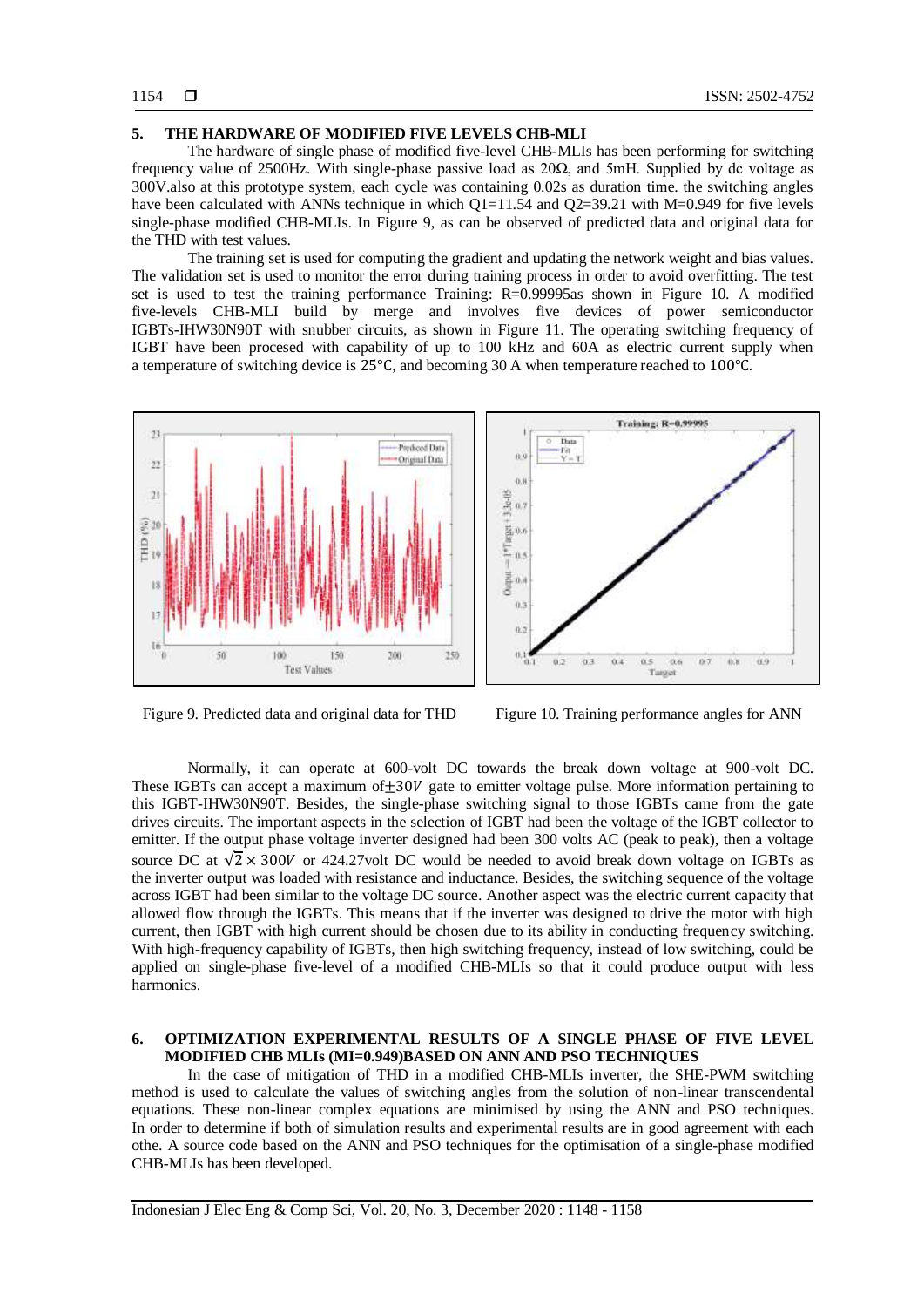

Figure 11. The development of a single-phase of modified CHB-MLIs for five-levels

The developed source code programming was then stored into DSP-TMS320F2812. The DSP-TMS320F2812 card was then interfaced with the modified prototype for single-phase CHB-MLI scheme that proposed. In the source code programming, one cycle consists of the duration of 0.02s with MI=0.949. Meanwhile, the values of the switching angles were calculated using the PSO technique and the obtained values are  $\theta_1$ =13.41and  $\theta_2$ =41.93. by using PSO technique as controller of a proposed single-phase modified CHB-MLIs comprises switches S1, S2, S3, and S4 and S5 as bi- directional switch as illustrated in Figure 12. The optimised output waveform for both of voltage and current in a single-phase five-levels modified CHB-MLIs using the PSO technique are shows in Figure 13. While both of Figure 14 and Figure 15 shows the spectrum of optimised harmonic during output waveform of voltage and current in a single-phase five-level modified CHB-MLIs in which ratio of THD accomplished to 15.3% and 8.2% respectively by using the PSO technique. In the next experiment, a prototype of a modified five-level CHB-MLIs is verified with ANN technique. By using the same models of PSO technique, the switching angles for optimisation are calculated using the ANN technique.



Figure 12. Timing diagram of a five-level modified CHB-MLIs comprising switches  $S_1$ ,  $S_2$ ,  $S_3$ , and  $S_4$ and bidirectional switch  $S_5$  with MI=0.949 using PSO technique



Figure 13. Optimisation of output voltage and current waveform of a five-level CHB-MLIs with MI-0.949 using PSO technique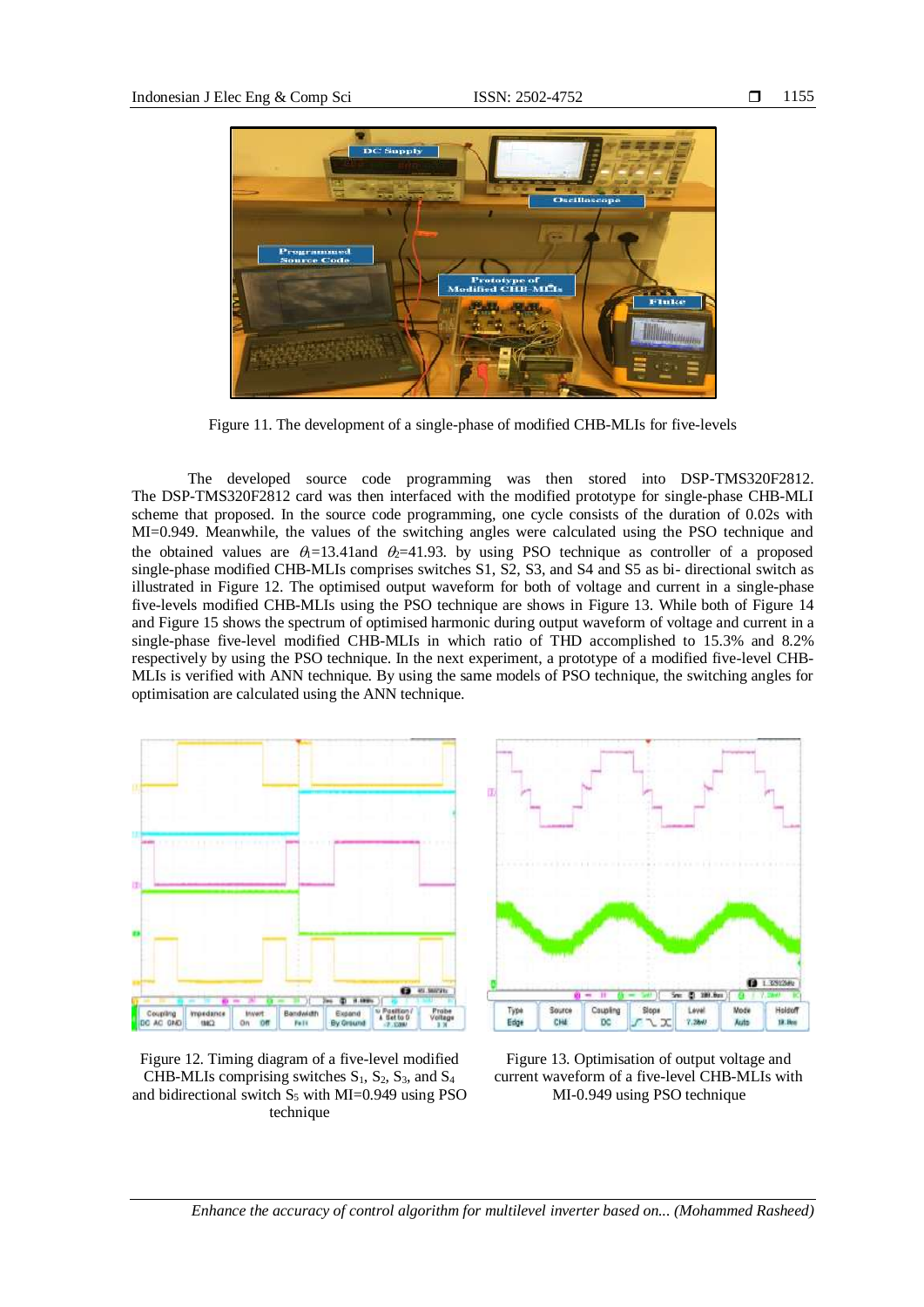

Figure 14. Harmonic spectrum of the optimization of single-phase output voltage waveform using PSO technique



Figure 16. Timing diagram of a modified CHB-MLIs comprising switches  $S_1$ ,  $S_2$ ,  $S_3$ , and  $S_4$  and bidirectional switch  $S_5$ , with MI=0.949 using ANN technique



Figure 18. Optimisation harmonic spectrum of a single-phase output voltage waveform using ANN technique



Figure 15. Harmonic spectrum of a single-phase output current waveform using PSO technique



Figure 17. Optimisation of output voltage and current waveform of a five-level CHB-MLIs with MI=0.949 using ANN technique





The switching angles have been calculated with ANNs which obtained is  $\theta_1=11.54$  and  $\theta_2=39.21$ . Figure 16 shows the timing diagram of switch pulses and bi-directional switch of a single-phase five-level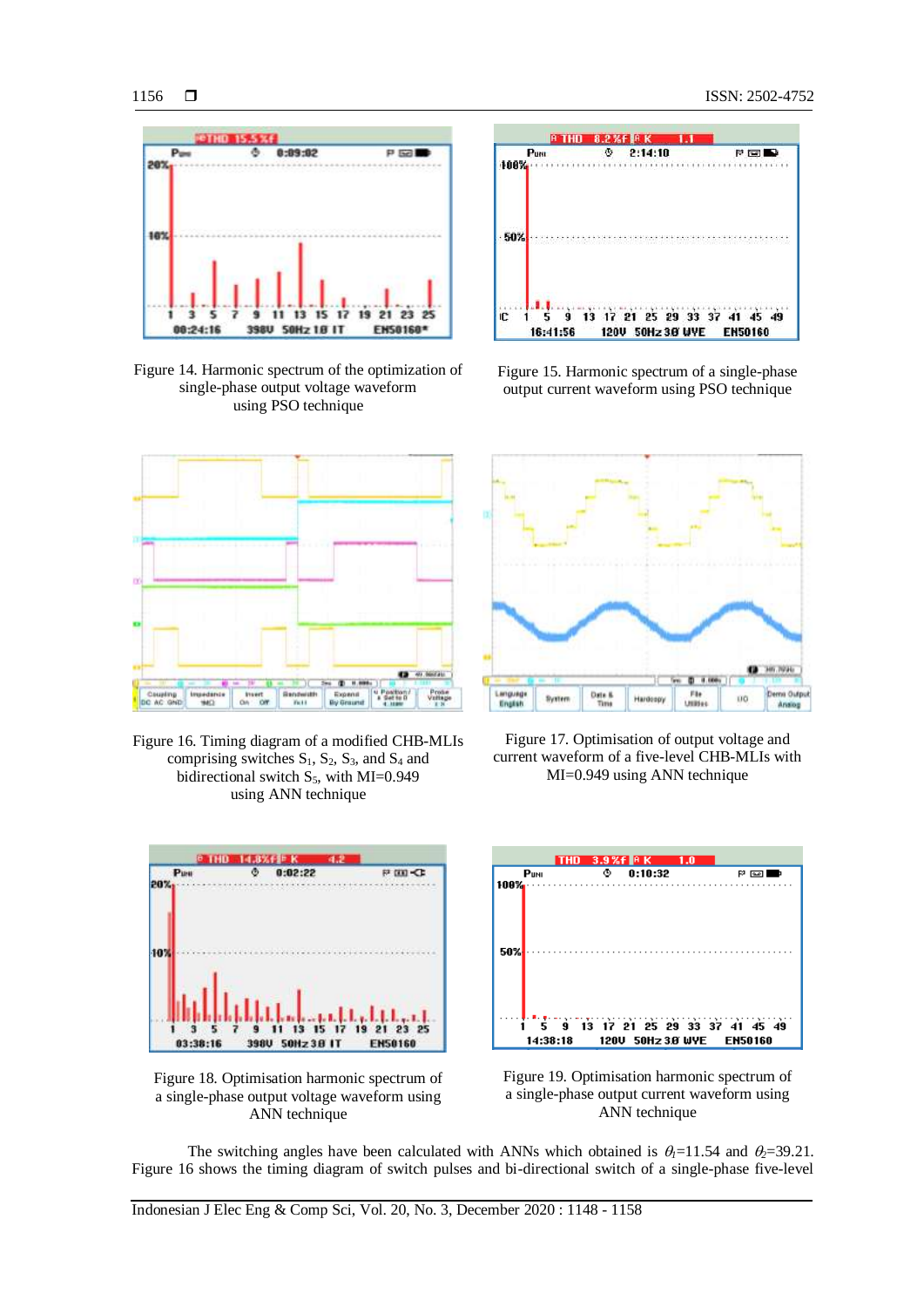modified CHB-MLIs using the ANN technique. The pattern of switching time diagram of a modified five-level CHB-MLIs using the ANN technique is almost similar with the PSO technique, however, the method to obtain the switching angle calculation using the ANN technique is quite different as compared to using technique of PSO.

The optimised output waveform for both of voltage and current in a five-levels modified CHB-MLIs using the ANN technique are shown in Figure 17 while Figure 18 shows shows the spectrum of optimised harmonic during output waveform of voltage in a modified single-phase five-level CHB-MLIs in which ratio of THD accomplished to 14.48% using ANN. Based on a timing diagram that referred in Figure 16 the optimised of both of voltage and current output waveform" for a single-phase modified five levels CHB-MLIs using ANN can be shown in Figure 17. The output voltage waveform is smoother when using the ANN technique. Both of Figure 18 and Figure 19 shows the spectrum of optimised harmonic during output waveform of voltage and current waveform in a modified single-phase five-level CHB-MLIs in which ratio of THD accomplished to 14.48% and 3.9% respectively by using the ANN technique. As shown bellow values of MI, switching angles and THD for voltage of modified CHB-MLI for five-levels based on proposal ANN and PSO techniques. Figure 20 shows the plotting output for switching angles and the THD values for voltage based on proposal ANN and PSO techniques.



Figure 20. Values for each switching angle and the of voltage and current THD values of five-levels M-CHB-MLI based on ANN and PSO techniques

#### **7. CONCLUSION**

This paper has provided analysis of accuracy performance in ANN results showed that produce lower value of switching angles also an ANN technique simpler and more efficient than PSO technique. The final result that have been show up in results are indicating for that the harmonics contents are reduced by increased levels of modified CHB-MLI inverter. And ANNs control have been achieved lower THD at output waveform of voltage and current. However, ANN technique provides lower THD content at output waveform of voltage and current in a modifieds CHB-MLI as compare with PSO technique.

#### **ACKNOWLEDGEMENTS**

This research is sponsored by the grant Penyelidikan Jangka Pendek (PJP) which the number is PJP/2019/FKE(2A)/S01668. The authors would also like to thank the Centre for Research and Innovation Management Universiti Teknikal Malaysia Melaka (CRIM-UTeM) for the funding to support this project to providing the facilities and research environment.

#### **REFERENCES**

- [1] M. Rasheed, R. Omar, M. Sulaiman, and W. A. Halim, "Particle swarm optimisation (PSO) algorithm with reduced numberof switches in multilevel inverter (MLI)," *Indones. J. Electr. Eng. Comput. Sci.*, vol. 14, no. 3, pp. 1114–1124, 2019, doi: 10.11591/ijeecs.v14.i3.pp1114-1124.
- [2] R. Omar, T. Z. Hao, M. Rasheed, and M. Sulaiman, "An Improvement of Shunt Active Power Filter using Effective Controller for Different Load Condition," *J. Eng. Appl. Sci.*, vol. 15, no. 6, pp. 1311–1321, 2020.